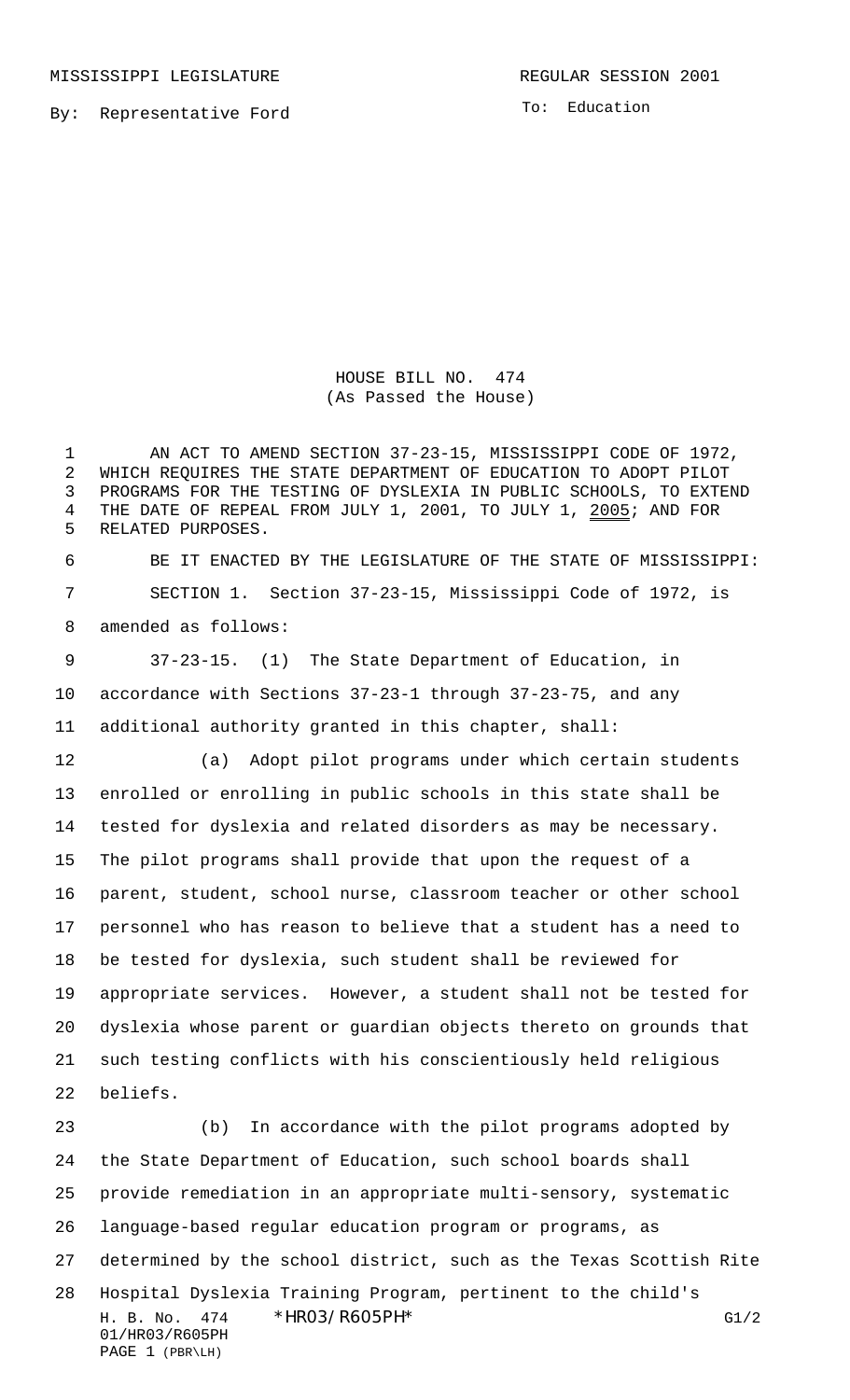physical and educational disorders or the sensory area in need of remediation for those students who do not qualify for special education services.

 (c) The State Department of Education, by not later than January 1, 1997, shall make recommendations to the school boards designated for the pilot programs for the delivery of services to students who are identified as dyslexic.

 (d) For the purposes of this section: (i) "Dyslexia" means a language processing disorder which may be manifested by difficulty processing expressive or receptive, oral or written language despite adequate intelligence, educational exposure and cultural opportunity. Specific manifestations may occur in one or more areas, including difficulty with the alphabet, reading comprehension, writing and spelling.

 (ii) "Related disorders" shall include disorders similar to or related to dyslexia such as developmental auditory imperception, dysphasia, specific developmental dyslexia, developmental dysgraphia and developmental spelling disability.

 (e) Local school districts designated for the pilot programs may utilize any source of funds other than minimum program funds to provide any services under this section.

 (f) Nothing in this section shall be construed to require any school district to implement this section unless the local school board, by resolution spread on its minutes, voluntarily agrees to comply with this section and any regulations promulgated under this section. Any local school board may withdraw from participation in the program authorized under this section by providing written notice of its determination to withdraw to the State Department of Education no later than June 1 of the preceding fiscal year.

H. B. No. 474 \*HR03/R605PH\* 01/HR03/R605PH PAGE 2 (PBR\LH)